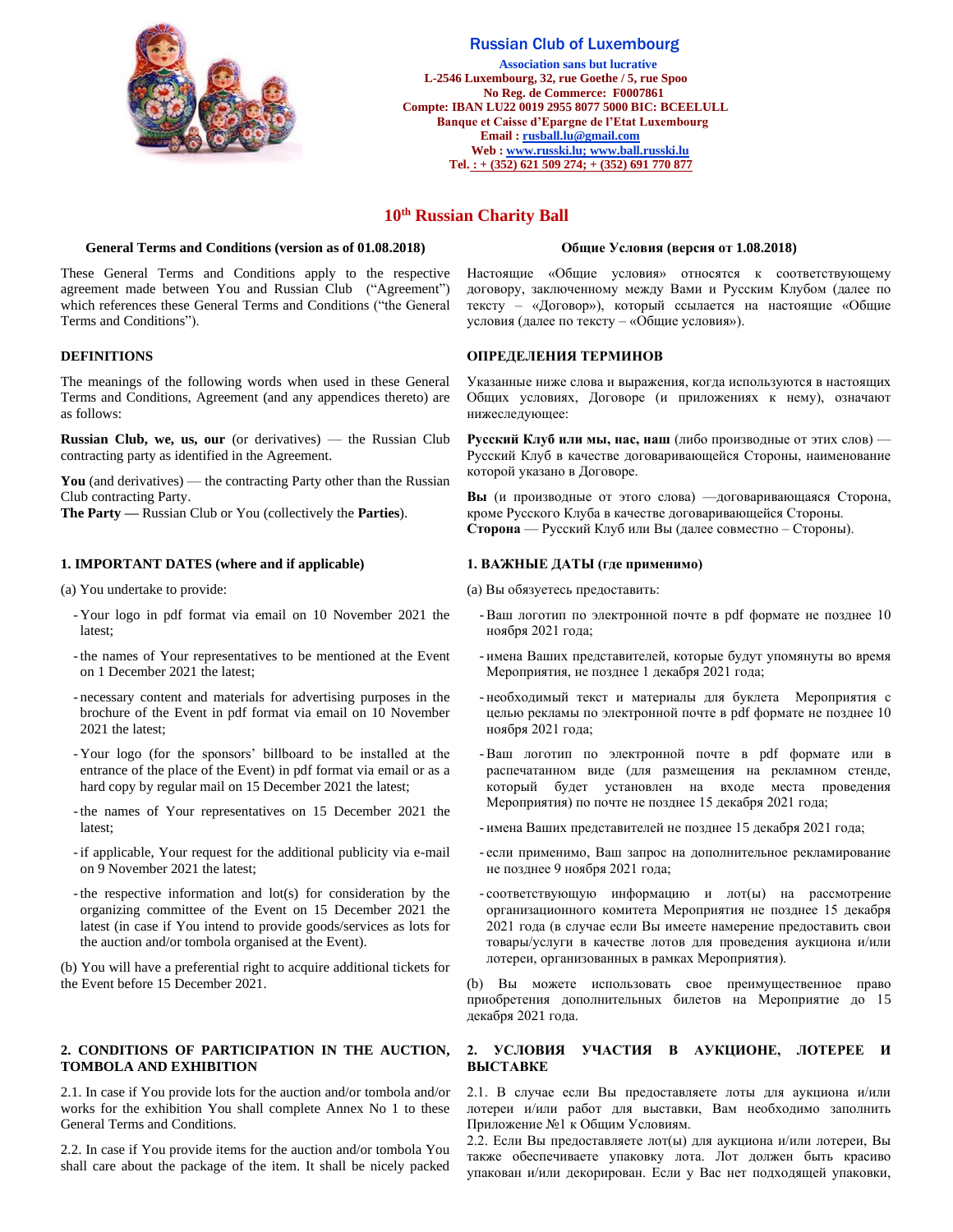

 Russian Club of Luxembourg  **Association sans but lucrative**

 **10th Russian Charity Ball** 

and/or decorated. If You do not have a suitable package or box, You should notify the organizing committee of the Event four weeks before the Event.

### **2.3 Conditions of participation in the auction**

2.3.1. You shall determine the reserve price for each lot provided for the auction. In case of the sale of the lot Your consideration shall be 30% (thirty per cent) of the final sell price, the rest 70% (seventy per cent) shall be transferred to Russian Club. If the lot is not sold during the action at the Event, Russian Club will use this lot at the auction of the Russian Charity Ball to be organized in 2023 (the "Next Event"). Provided that the lot is not sold during the auctions at the Event and the Next Event, the title to the lot shall pass to Russian Club as a gift (without any consideration to You) for further usage thereof by Russian Club at its discretion unless otherwise agreed by the Parties.

#### **2.3.2. Rules for holding the auction**

The auction will be held in quiet mode by voting through an iPad, which will be available on each table. The auctions will be held in three stages – this will not be disclosed to the guests of the Event at the very beginning of the auction, instead the stages will be introduced to participants one after another in the course of the Event.

Stage 1. Classic bidding begins at the reserve price determined by Yourself. The duration and the bidding step are determined by the auction administrator. This stage is the longest and lasts 1 and a half hour.

Stage 2. In case the lot is not sold, the second stage starts. At this stage auction participant has an opportunity (an option) to buy a lot in 1 click. The stage is done in 4 periods: 90% of the initial price; 80% of the price; 70% of the price and 60% of the initial price in the last period. The gap between the stages is 10 minutes. If after the fourth period of the second stage there are unsold lots, the program goes to the third stage.

Stage 3. This stage resembles the classic auction with the only exception – initial prices of lots are 50% of the initial prices indicated at the stage 1.

Please note that we will start the auction at the initial price you have provided to us before. In case you would like to modify the reserve price please inform us **not later that on January, 10th, 2022.** 

#### **2.4. Conditions of participation in the tombola**

The nominal value of each tombola lot shall not be less than 25 EUR (twenty-five euro). You consent to provide lots for the tombola as a gift (i.e. without any consideration to You).

# **2.5. Conditions of participation in the exhibition organized at the Event**

2.5.1. Upon agreement with the organizing committee of the Event, You may exhibit Your works at the exhibition organized at the Event. You have a right to sell Your works provided at the exhibition. You shall determine the price for each work. In case of the sale of the work(s) Your consideration shall be 50% (fifty per cent) of the sell price, the rest 50% (fifty per cent) shall be transferred to Russian Club. At the closing of the Event, Russian Club is obliged to return to You all works provided for the exhibition unless sold.

2.5.2. In case if You intend to provide any items for the exhibition organised at the Event, You shall insure all provided items at Your own expense. You covenant and agree to hold Russian Club Вам необходимо сообщить об этом организационному комитету Мероприятия за четыре недели до Мероприятия.

#### **2.3 Условия предоставления лотов для аукциона**

2.3.1. При предоставлении лота для аукциона Вы обязуетесь указать стартовую цену лота. В случае продажи лота вознаграждение, выплачиваемое Вам, составляет 30 % (тридцать процентов) от финальной суммы продажи лота, остальные 70% (семьдесят процентов) передаются Русскому Клубу. Если лот не продан в течение Мероприятия, Русский клуб выставляет лот на аукцион, который будет проводиться на следующем Русском Благотворительном Балу в 2023 году («Следующее Мероприятие»). Если лот не продается на аукционах, проводимых во время Мероприятия и Следующего Мероприятия, лот передается в дар (безвозмездно) Русскому Клубу с полным правом последнего распоряжаться лотом на свое усмотрение, если Сторонами не согласовано иное.

#### **2.3.2. Правила проведения аукциона**

Аукцион будет проводиться в тихом режиме путем голосования через iPad, который будет находиться на каждом столе. Аукцион будет проводиться в три этапа – гости Мероприятия не будут проинформированы об этом в начале аукциона, вместо этого каждый этап будет объявляться отдельно, после завершения предыдущего.

Этап 1. Классические торги начинаются от стартовой цены, указанной Вами. Длительность и шаг торгов определяется администратором аукциона.

Этап 2. Если лот не продан, лот переходит на этап 2. В ходе этого этапа гостям представляется возможность (опцион) мгновенно приобрести лот. Стадия организована в 4 периода: в первом цены лотов составляют 90% от начальной; во втором - 80%; в третьем - 70% и в четвертом - 60%. Промежуток между этапами - 10 минут. Если после четвертого периода второго этапа остались непроданные лоты, программа переходит на третью стадию.

Этап 3. Эта стадия напоминает классические торги на повышение, за исключением того, что начальные цены лотов составляют 50% от цен, заявленных первоначально в ходе этапа 1.

Мы будем ориентироваться на стартовую цену, которую Вы сообщили нам ранее. В случае, если Вы хотите изменить цену, просим Вас сообщить нам об этом **до 10 января 2022.** 

#### **2.4. Условия предоставления лотов для лотереи**

Номинальная стоимость предоставляемого лота для лотереи должна составлять не менее 25 (двадцати пяти) евро. Вы соглашаетесь предоставить лоты для лотереи в дар (безвозмездно).

#### **2.5. Условия участия в выставке, организованной во время Мероприятия**

2.5.1. По согласованию с организационным комитетом Мероприятия Вы можете выставить свои работы на выставке, организованной во время Мероприятия. Вы имеете право продавать свои работы, предоставленные на выставку. Цена продажи представленных работ устанавливается Вами. В случае продажи работ(ы) Ваше вознаграждение составляет 50 % (пятьдесят процентов) от суммы продажи, остальные 50%

(пятьдесят процентов) переходят Русскому Клубу. По окончанию Мероприятия Русский Клуб обязуется вернуть все представленные и не проданные работы Партнеру.

2.5.2. В случае, если Вы намерены предоставить какие-либо предметы для выставки, организованной на Мероприятии, Вы обязуетесь застраховать все предоставленные предметы за свой счет. Вы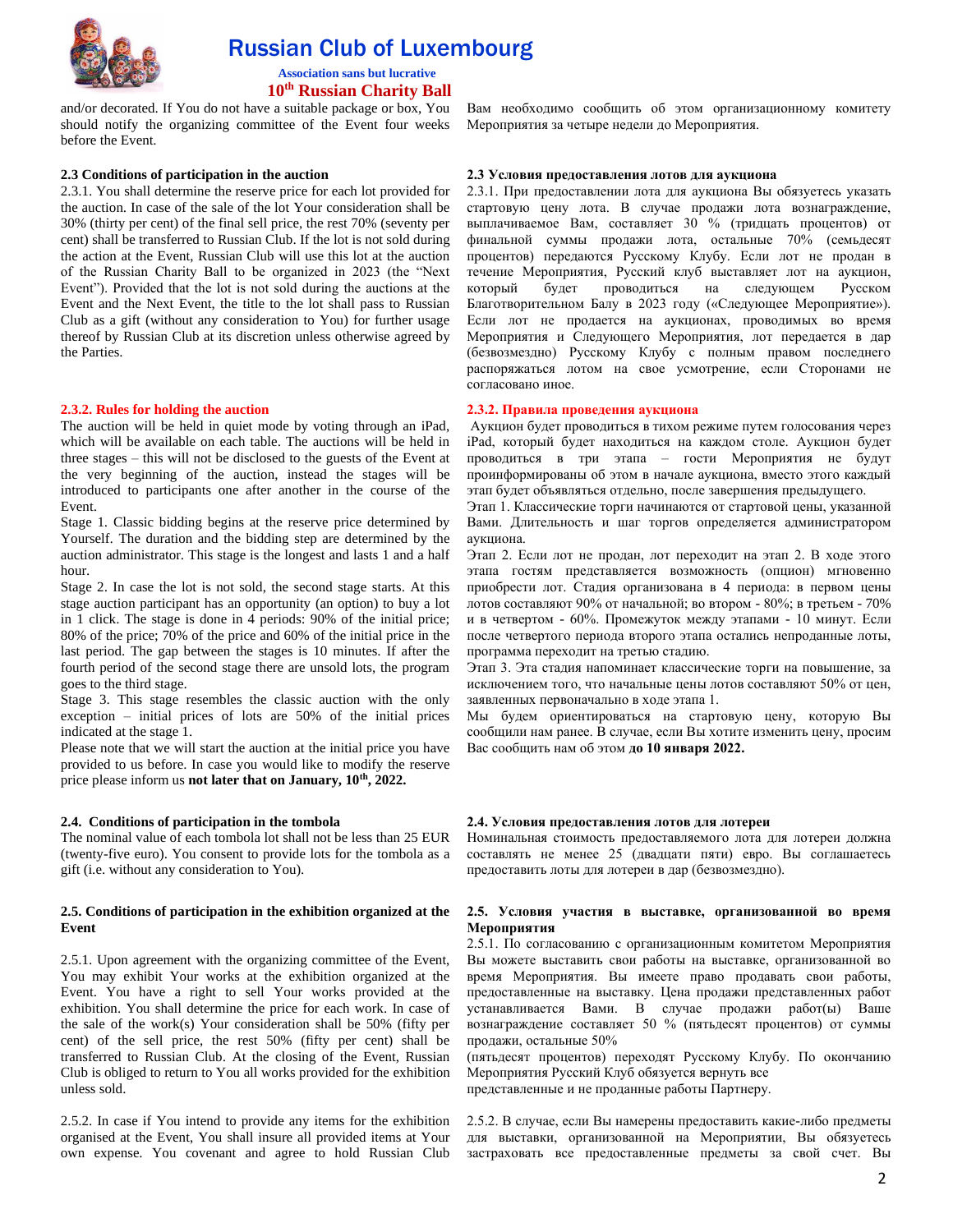

# Russian Club of Luxembourg

 **Association sans but lucrative 10th Russian Charity Ball** 

(including its members, agents) harmless from any and all claims of liability, damage, or expense arising from any loss of, damage to , or theft of any item provided by You for the exhibition organized at the Event. Respectively, You agree to indemnify all members of Russian Club for any and all expenses, attorneys' fees, and any judgments awarded or settlement amounts agreed to. You also agree that Russian Club is not responsible for any loss and/or damage caused by wear and tear, including loss and damage occurring in connection with the transit to and from the site of the Event to the items provided for the exhibition at the Event.

# **3. DATA PROTECTION**

"DP Legislation" means the General Data Protection Regulation (EU 2016/679) and legislation that amends, re-enacts or replaces it in Luxembourg. The definitions and interpretations in DP Legislation apply to this clause.

This clause applies to personal data provided to Russian Club by You or on your behalf in connection with the Event ("Personal Data").

You warrant and represent that You have any necessary consent, provided any necessary notice and done all other things required under the DP Legislation to disclose Personal Data to Russian Club in connection with the Events. We shall act as a controller in accordance with the DP Legislation.

We will take appropriate technical and organizational steps to protect against unauthorised or unlawful processing of Personal Data and accidental loss or destruction of, or damage to, Personal Data.

We shall process the Personal Data as reasonably required (i) for the Event; and (ii) to meet our legal and regulatory obligations. We may share Personal Data with our subcontractors or other parties who facilitate or support us. We will only make such a disclosure where it is required in connection with such purposes and in compliance with applicable DP Legislation.

We shall notify you promptly: (i) upon receiving a request for Personal Data or other request from a data subject, or if we receive any claim, complaint or allegation relating to the processing of the Personal Data; (ii) upon becoming aware of any breach of security leading to the destruction, loss or unlawful disclosure of the Personal Data in our possession or control.

Upon request, each Party shall provide the other with information relating to its processing of Personal Data as reasonably required for the other to satisfy its obligations under DP Legislation.

соглашаетесь освободить от ответственности Русский клуб (включая его членов, исполнителей), от любых претензий, требований, ущерба или расходов в результате утраты, повреждения или кражи любого предмета, предоставленного Вами для выставки, организованной на Мероприятии. Соответственно, Вы соглашаетесь возместить всем членам Русского Клуба любые расходы, включая расходы на оплату услуг адвокатов, а также любые суммы в соответствии с судебными решениями или согласованные суммы в целях урегулирования спора. Вы также соглашаетесь с тем, что Русский Клуб не несет ответственность за любые убытки и / или ущерб, вызванные износом, включая утрату и ущерб, возникшие при транспортировке на место проведения Мероприятия и обратно, предметов, предоставленных Вами для выставки на Мероприятии.

# **3. ЗАЩИТА ДАННЫХ**

«Законодательство о защите данных» означает Общий регламент о защите данных (EU 2016/679) и законодательство, которое вносит изменения, вводит в действие или заменяет его в Люксембурге. Определения и толкования данные в законодательстве о защите данных применяются к этому пункту.

Этот пункт применяется к персональным данным, предоставленным вами или от вашего имени Русскому Клубу в связи с проведением Мероприятия («Персональные данные»).

Вы гарантируете и подтверждаете, что имеете необходимое согласие, предоставили необходимое уведомление и сделали все остальное, что требуется в соответствии с законодательством о защите данных при раскрытии Персональных данных Русскому Клубу в связи с Мероприятием. Мы будем действовать в качестве контролера в соответствии с законодательством о защите данных.

Мы предпримем соответствующие технические и организационные меры для защиты от несанкционированной или незаконной обработки Персональных данных и случайной утраты, уничтожения или повреждения Персональных данных.

Мы будем обрабатывать Персональные данные в соответствии с разумными требованиями (i) необходимые в рамках Мероприятия; и (ii) для выполнения наших правовых и нормативных обязательств. Мы можем передавать Персональные данные нашим субподрядчикам или другим сторонам, которые оказывают нам содействие или поддержку. Мы будем раскрывать информацию только в тех случаях, когда это необходимо в связи с такими целями и в соответствии с действующим законодательством о защите данных.

Мы обязуемся уведомить Вас: (i) при получении запроса на предоставление Персональных данных или другого запроса от субъекта данных, или если мы получим какие-либо претензии, жалобы или заявления, касающиеся обработки персональных данных; (ii) после того, как станет известно о любом нарушении безопасности, ведущем к уничтожению, потере или незаконному разглашению Персональных данных, которыми Мы владеем или контролируем.

По запросу каждая из Сторон должна предоставить другой Стороне информацию, касающуюся обработки Персональных данных, в той мере, в какой это разумно необходимо для выполнения другой стороной своих обязательств в соответствии с законодательством о защите данных.